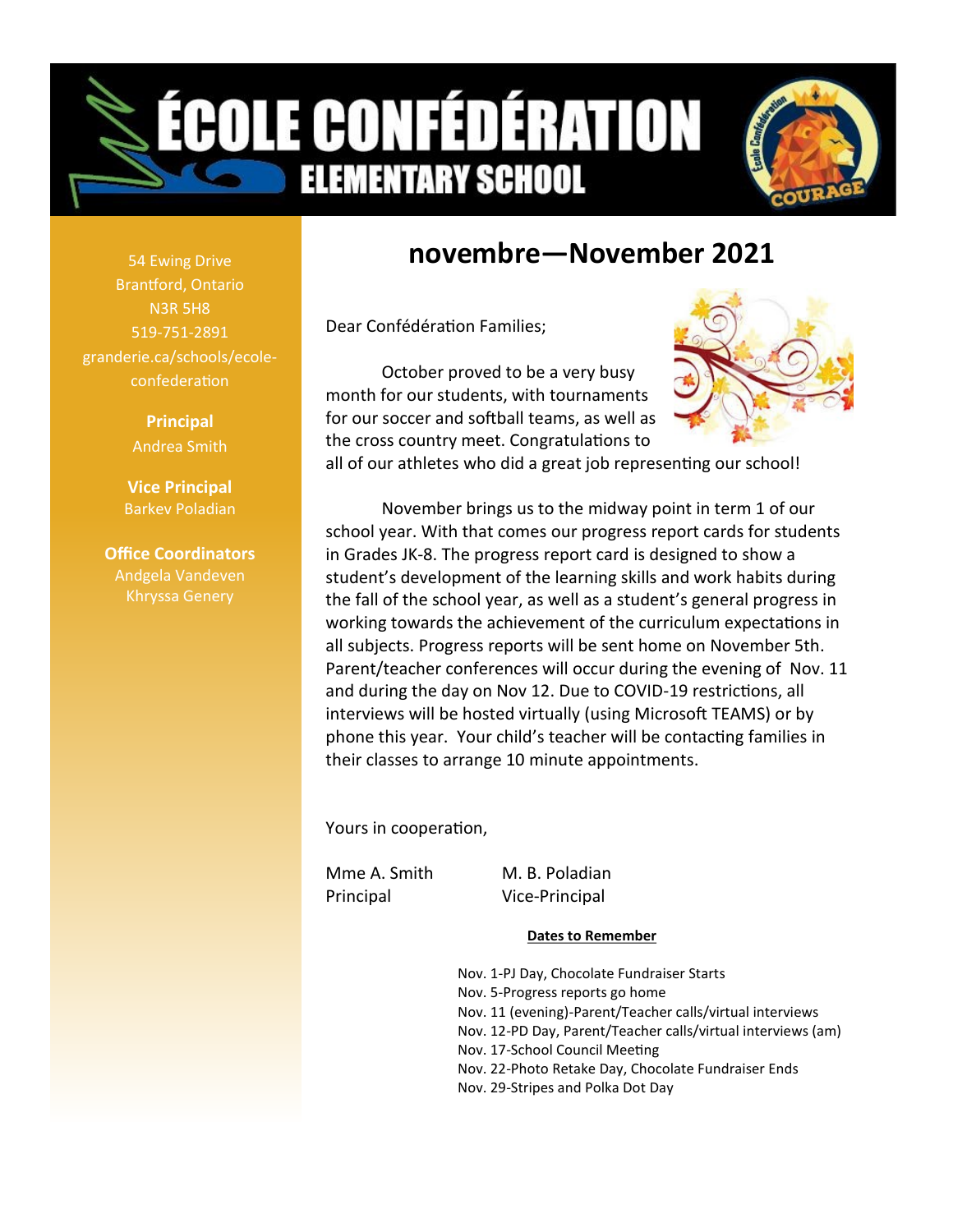### **Virtual Book Fair**

Reading for pleasure unlocks the power of information and imagination and helps children discover who they are. Here's what you can do to help children develop stronger reading skills and a love for reading:

- \* Set the example. Let children see you read.
- \* Have a collection of books in your home. Update this collection routinely to keep up with changing tastes and reading skills.
- \* Support our school's Book Fair. Allow your children to choose their own books to read.

Our Scholastic Book Fair is a reading event includes a wonderful selection of engaging and affordable books for every reading level. Please make plans to visit our virtual Book Fair and be involved in shaping your child's reading habits. Book Fair dates and more:

> **Monday, November 8-Friday, November 12 All purchases can be made online only, through the link below:**

<https://virtualbookfairs.scholastic.ca/fr/pages/5167327>

**All products will be shipped directly to school and then distributed to students. English and French Books are available.**

#### **Student Drop Off and Pick-Up**

Thank you to everyone for their continued cooperation in keeping our students safe during drop off and pick up. If you are sending a family member who is not familiar with our routines, please remind them that there is no drop off on



site between 8:45 and 9:15 daily, and no pick up on site between 3:15 and 3:45. The only exception to this is for those with an accessible parking pass or with a special parking pass that has been issued by the school. Please remember to wear a mask when in the caregiver area in front of the school.

#### **Menstrual Equity**

Access to menstrual products can be a considerable barrier for students that cannot afford them. Confédération has identified providing menstrual products as an equity initiative to help support students. We are excited to share that free menstrual products are available to all students in our school. Students will be informed of the location of products in our school so that they are not required to ask for one from staff.

#### **Remembrance Day**

We will be recognizing Remembrance Day on Thursday, November 11th, using a virtual environment that will be broadcast in classrooms. Poppies will be available for students. A



donation to the legion for this can be made through School Cash Online until Friday, November 12. A reminder that Grand Erie has implemented Credit Card payments with Kev's SchoolCash Online! Families are now able to pay for fundraisers, field trips, hot lunches, student activity and registration fees, etc., using their Credit Card. The login platform has not changed. Parents/guardians log on to the SchoolCash Online site and now have the option to choose between Credit Cards, eCheck and MyWallet.



**Notre Festival** du Livre virtuel arrive! Réservez la date!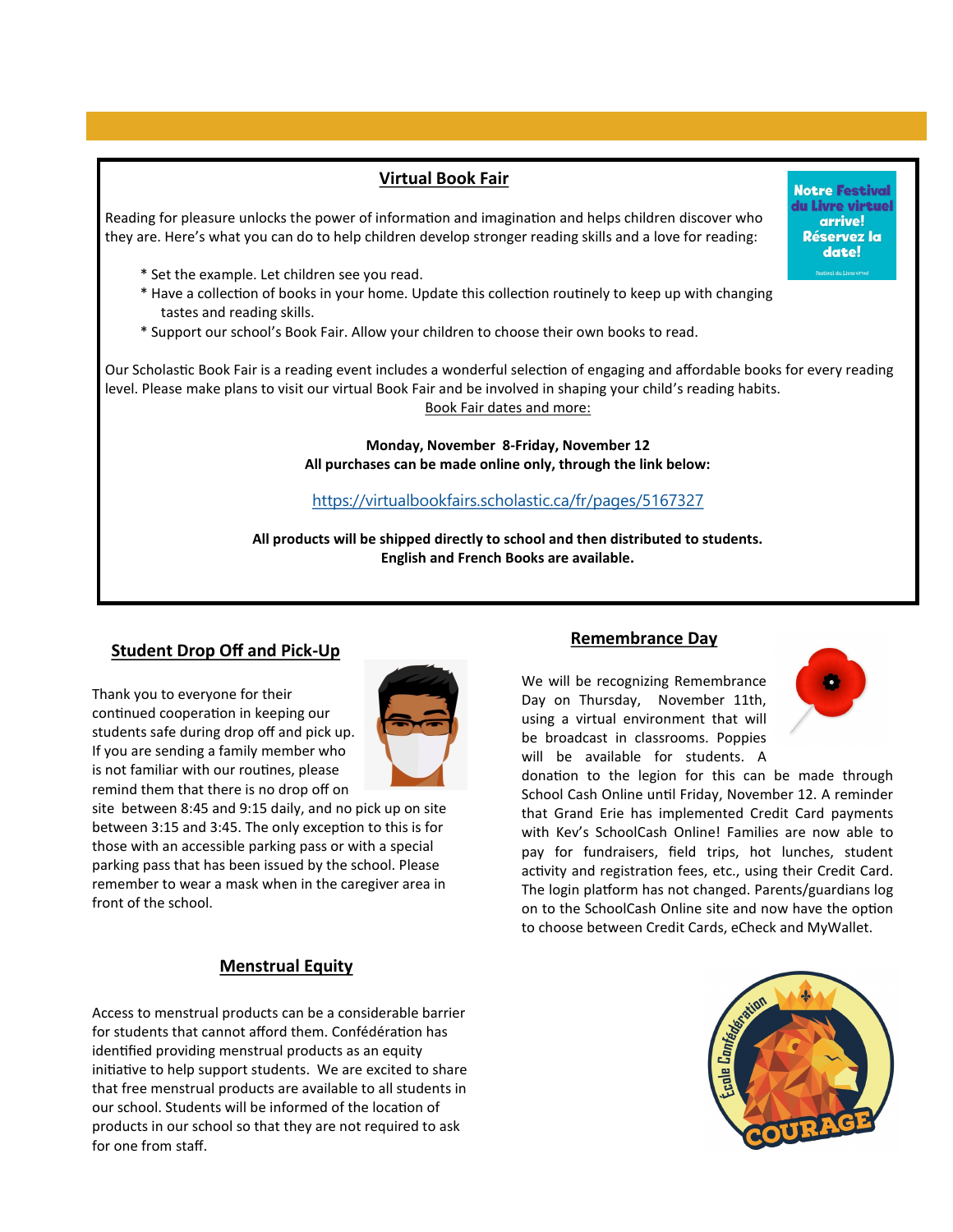## **Grand Erie's Mobile App**

The mobile parent app includes several features including up-to-date information about school news, event calendars, transportation schedules, delays and cancellations as well as access to school and Board social media channels. With the app, parents have the option of which schools they wish to receive communication from by selecting one or more schools from the 'settings' icon. The app is free, and available by searching Grand Erie or GEDSB where you get your mobile apps.

What's in the app?

-Parent Portal link

-Bus Planner Alerts for bus delays and cancellations

-School Messenger: Did you know if you login to the School Messenger app (inside the GEDSB app), you will receive text messages that go out from our main office School Messenger account?

-School Cash online



-GEDSB website

We will continue to provide information to families using our School Messenger email and voicemail system.



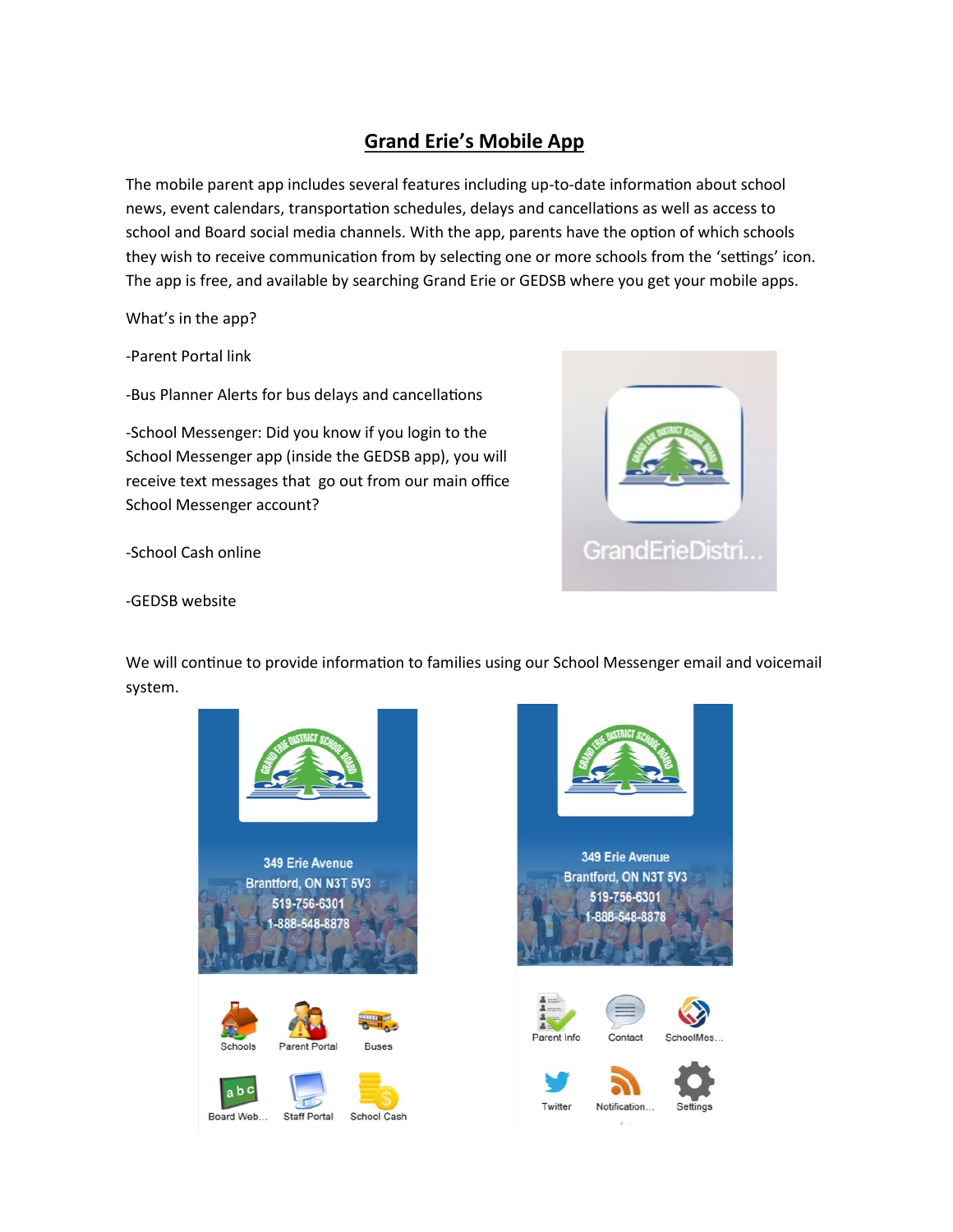#### **Changes to Transportation**

#### **A busing note…**

We have a high number of students who ride buses home each day. We are not able to permit students to ride a bus other than their assigned bus at any time (as per transportation procedure 028 and due to COVID-19 restrictions). If you have an emergency, please contact the office to discuss transportation options for your child/children.

If you are not using transportation services for an extended period of time (i.e. more that a month), families are requested to contact the school, the bus company, and GEDSB transportation office to have your child taken off the bus list.

GEDSB transportation: 519-751-7532

Sharp Bus Lines: 519-751-3434 (Bus routes starting with 5)

First Student Bus Lines: 519-442-2258 (Bus routes starting with 7)

**Parents are advised to contact Sharp Bus Lines, First Student, and/or GEDSB Transportation Department for all after hours issues and any concerns with buses and transportation schedules and routes.**

#### **School Council**

Our second virtual school council meeting of the year was held on October 21. Thanks to those who were able to attend. Discussions continue about fundraising and hot lunch opportunities within the COVID guidelines established by GEDSB in conjunction with public health. We are launching our Purdy's Chocolate

Fudraising Campaign Nov. 1-just in time for the holidays. See the digital flyers attached to the newsletter email or the paper



flyer that was sent home with youngest and only students for more details.

Please see the attached flyers for our virtual fundraising campaigns with Mabel's Labels and Fundscript gift cards.

The next virtual meeting will be Wed., Nov. 17. Please email p-ces@granderie.ca if you would like the link to join the virtual meeting. All are welcome.

#### **Police Checks**

As we begin to see sports and trips re-start we are reaching out to caregivers for support as volunteers on excursions. All volunteers must have a valid police check on file. Police checks are valid for 3 years from the date of issue. Most of the police checks that are currently on file at the office have expired or will expire soon. It can take up to 3 weeks to receive an updated police check. If you are hoping to be able to volunteer on an excursion, you should consider pursuing a renewed police check early. Contact the main office if you would like a form sent home with your child that can be taken to the police station to begin the process for a new police check.

#### **Snack Program**

Thanks to Brant Food for Thought for continuing to provide funding for our Snack Program. We began our



snack program in October, following enhanced protocols:

-all items arrive at school pre-packaged

-each class has their own designated snack bin that is delivered

-classroom staff will distribute snack items to individual students in their classes -individual bins will be cleaned and delivered to the

same class for each snack day

Snacks are offered on Wednesday and Fridays. Each offering will include items from 3 different food groups, one being a fruit or vegetable each time.

If you would like to contribute to the snack program, donations can be made throughout the month of November on School Cash Online.

#### **Thanks For Giving**

Thank you to all who contributed to the Thanks For Giving Food drive for the Brantford Food Back. We were able to provide several large barrels of food to the local food bank.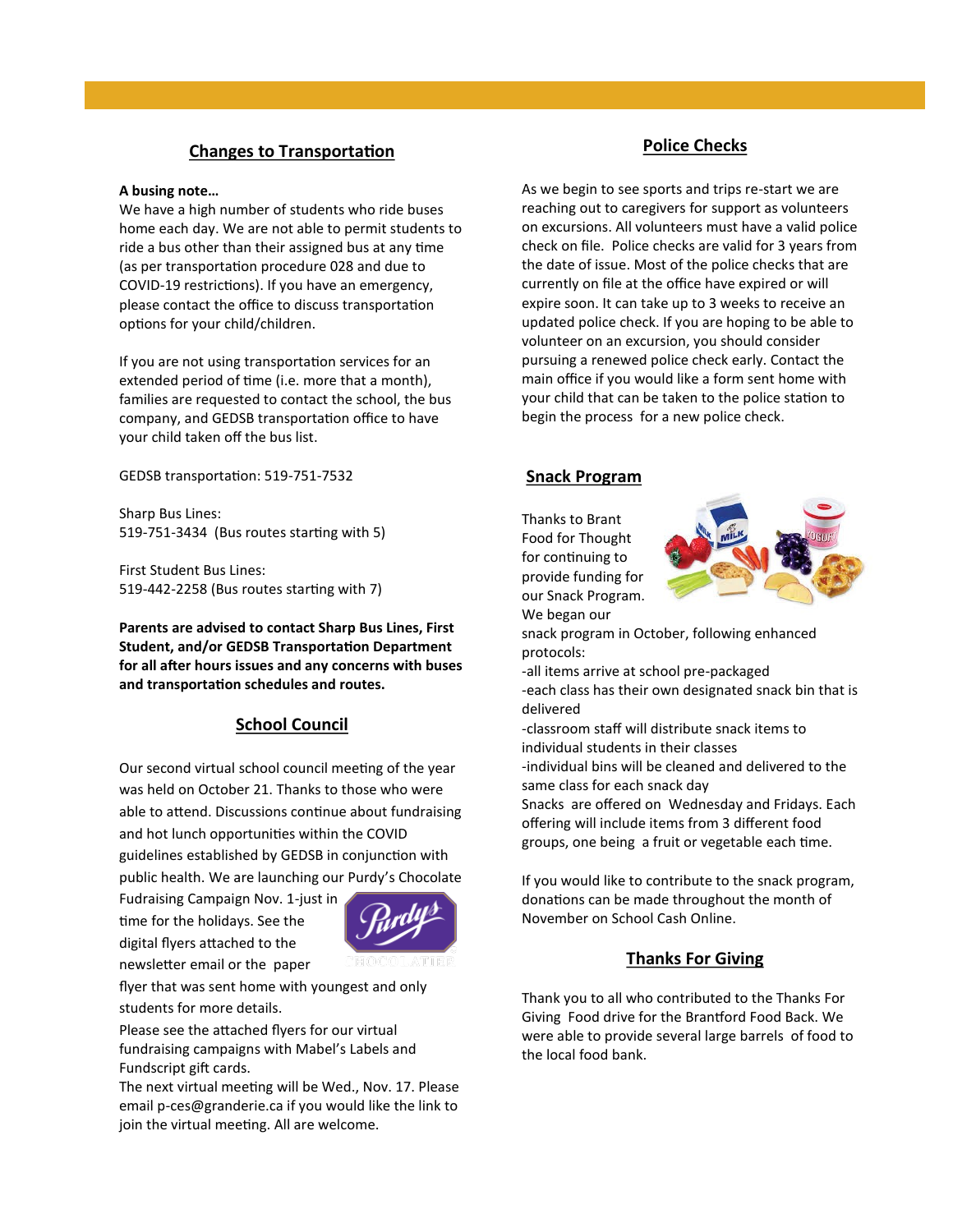#### **Inclement Weather and Transportation**

Winter is just around the corner. In the event of inclement weather, there is the potential for transportation delays or cancellations and school closures.

#### **Confédération bus routes:**

 503 = Paris - zone 3 and 4 504 = St George - zone 3 and 4 505 = County Rd. 18, HWY 54 - zone 3 and 4 507 = Brantford only - zone 4 709 = Brantford only - zone 4 710 = Lynden Rd - zone 3 and 4 519 = Brantford only – zone 4 528 = Brantford only – zone 4 747 = Brantford only – zone 4

If transportation is cancelled for schools in Zone 4, École Confédération will be closed.

For those living in Brant County, buses 503, 504, 505, and 710 come from zone 3 before picking up students for Confédération. If Zone 3 is cancelled , there will be no pick up for students on these bus routes. The school will be open if zone 3 is cancelled and zone 4 is not cancelled.

#### **Inclement Weather Information:**

Information on Student Transportation Services can be found here: <http://www.stsbhn.ca/>

If there are school or board facility closures, Grand Erie will post a notification by 6:30 a.m. on the Board's website here: [www.granderie.ca](https://www.granderie.ca)

· Information will be posted on Grand Erie's Twitter (@GEDSB)

Closure information will also be shared with local media (i.e. radio, television)

Find the Board's Inclement Weather Policy here: <https://bit.ly/2HoC1YX>

Learn how Student Transportation Services makes its decision about inclement weather here: [bit.ly/2JIVSk9](https://bit.ly/2JIVSk9)

As established last year, on inclement weather days, asynchronous learning activities will be available through your child's Brightspace login.



In the event of a mid-day closure, the school telephone lines will be needed to work through our Emergency Phone Fan-Out to contact parents. Parents should note that it is very rare that the school will be closed half way through an instructional day.

On days of inclement weather, the staff of STSBHN and the bus companies, who provide service to our area, are actively reviewing current road conditions and future weather patterns in order to make a determination on delayed or cancelled transportation services. Information is collected from a number of sources and a decision is made and posted no later than 6:30 a.m.

As the decision to run, delay or cancel transportation is made in advance of services actually being provided, there may be some instances where variability exists in what was forecast versus what actually occurs. STSBHN and its member school boards want to provide options for the parents and students of our area and so, when it appears safe to do so, transportation services will be permitted to continue as usual. If, on an inclement weather day you feel that your child(ren) would be better off not taking the bus and either being transported into school by yourself or staying home altogether as a result of the road conditions at or near your home, STSBHN and the boards do understand and respect that this decision ultimately rests with you.

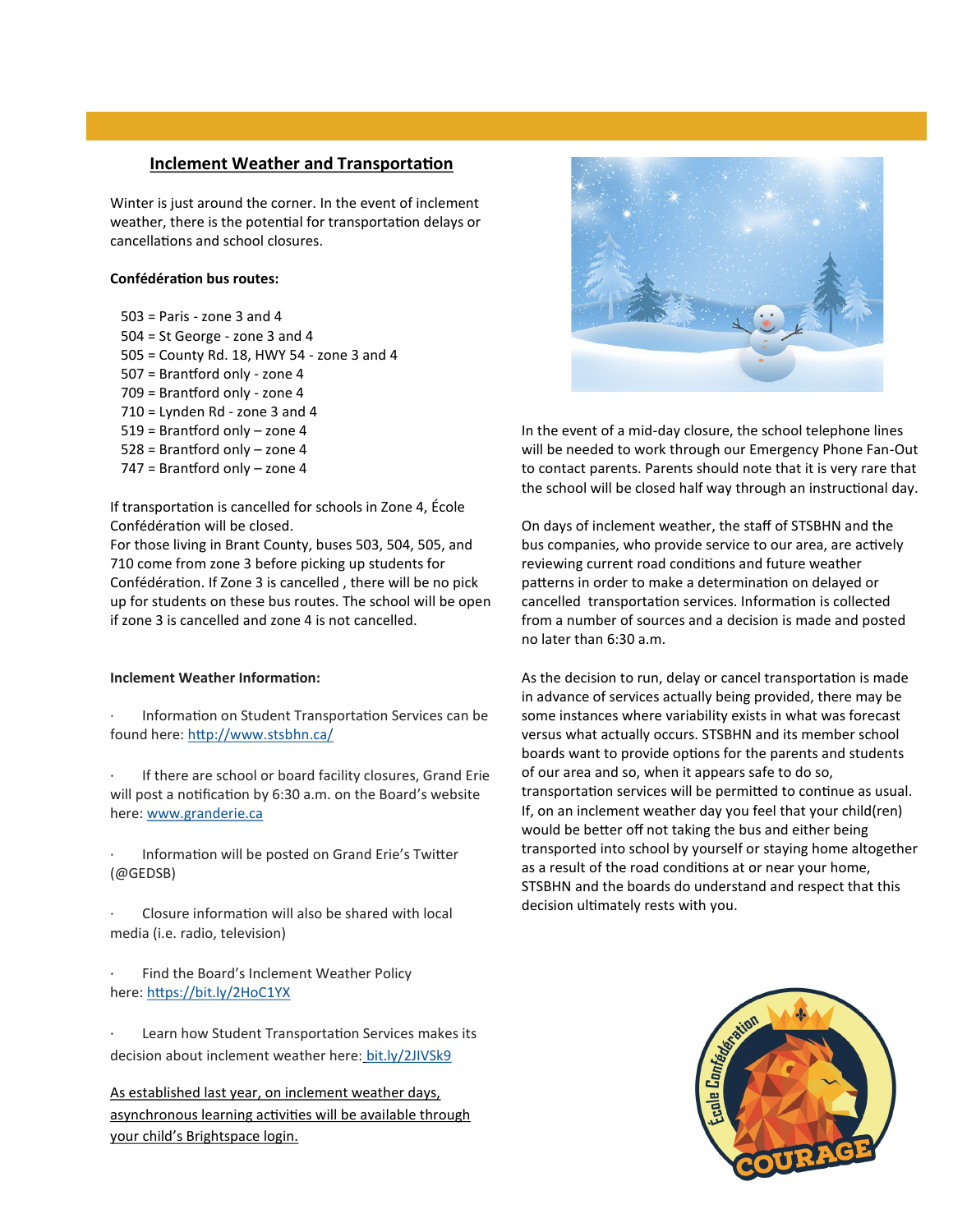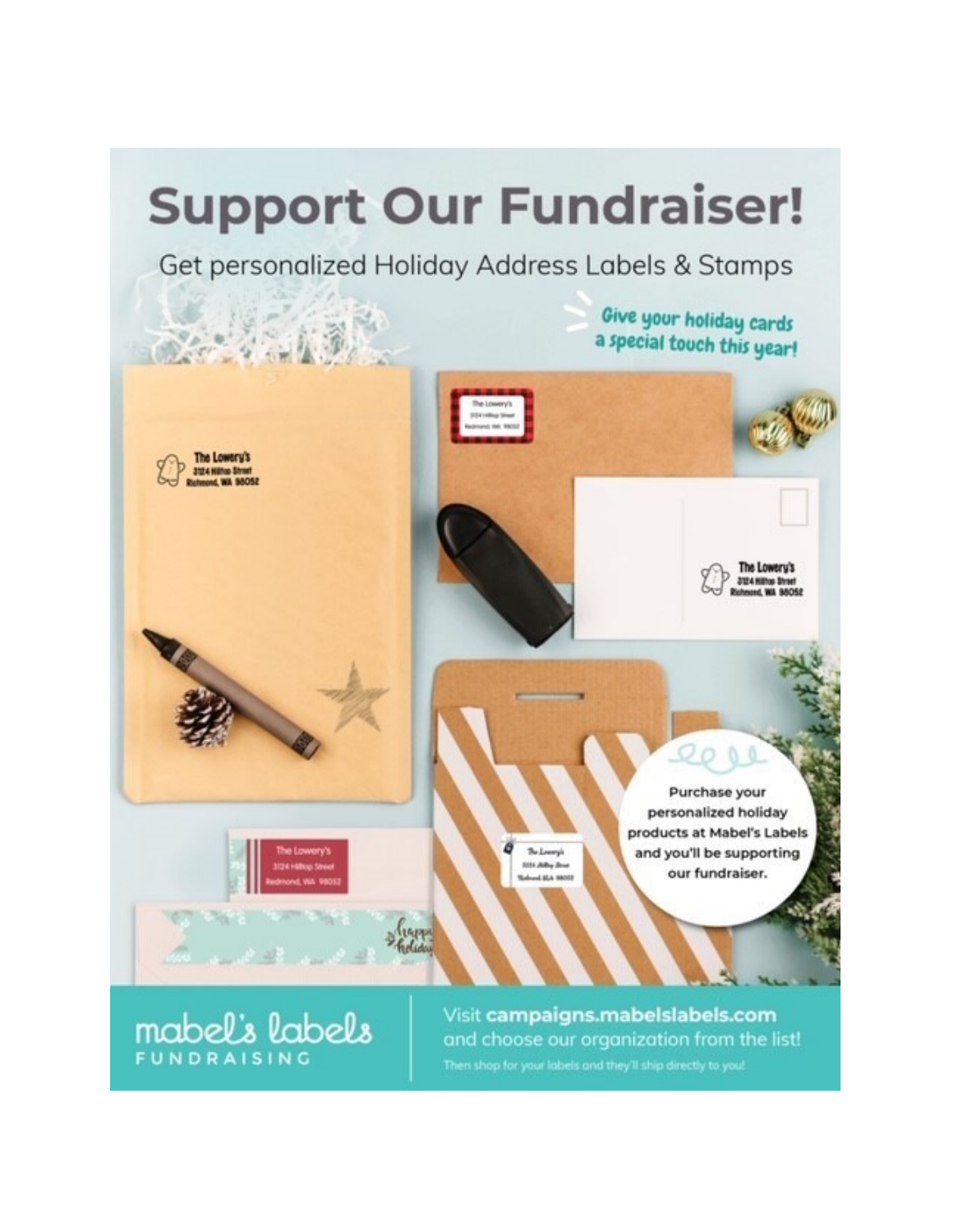# FündScrip **Our Exclusive School Code** B3S8YP

Just in time for the holidays,

École Confédération Parent Council is hosting an online fundraiser for our school with **Fundscrip.**

Purchase gift cards from [www.fundscrip.com](https://www.fundscrip.com/) and a percentage of your purchase value will be donated back to our school. All payments are done online and all gift cards will be delivered right to your home.

**How to register for an account:**

- **1) Go to [www.fundscrip.com](https://www.fundscrip.com/)**
- **2) Click on Support a Group (Top Right)**
- **3) Enter our school code (top of this page)**
- **4) Fill in your personal information.**
- **5) Check your email and confirm your account.**
- **6) Confirm your preferences.**
- **7) Start shopping.**

**Payment options available include: electronic funds transfer, online banking, or credit card.**

**We thank you in advance for supporting our school. Happy shopping!**